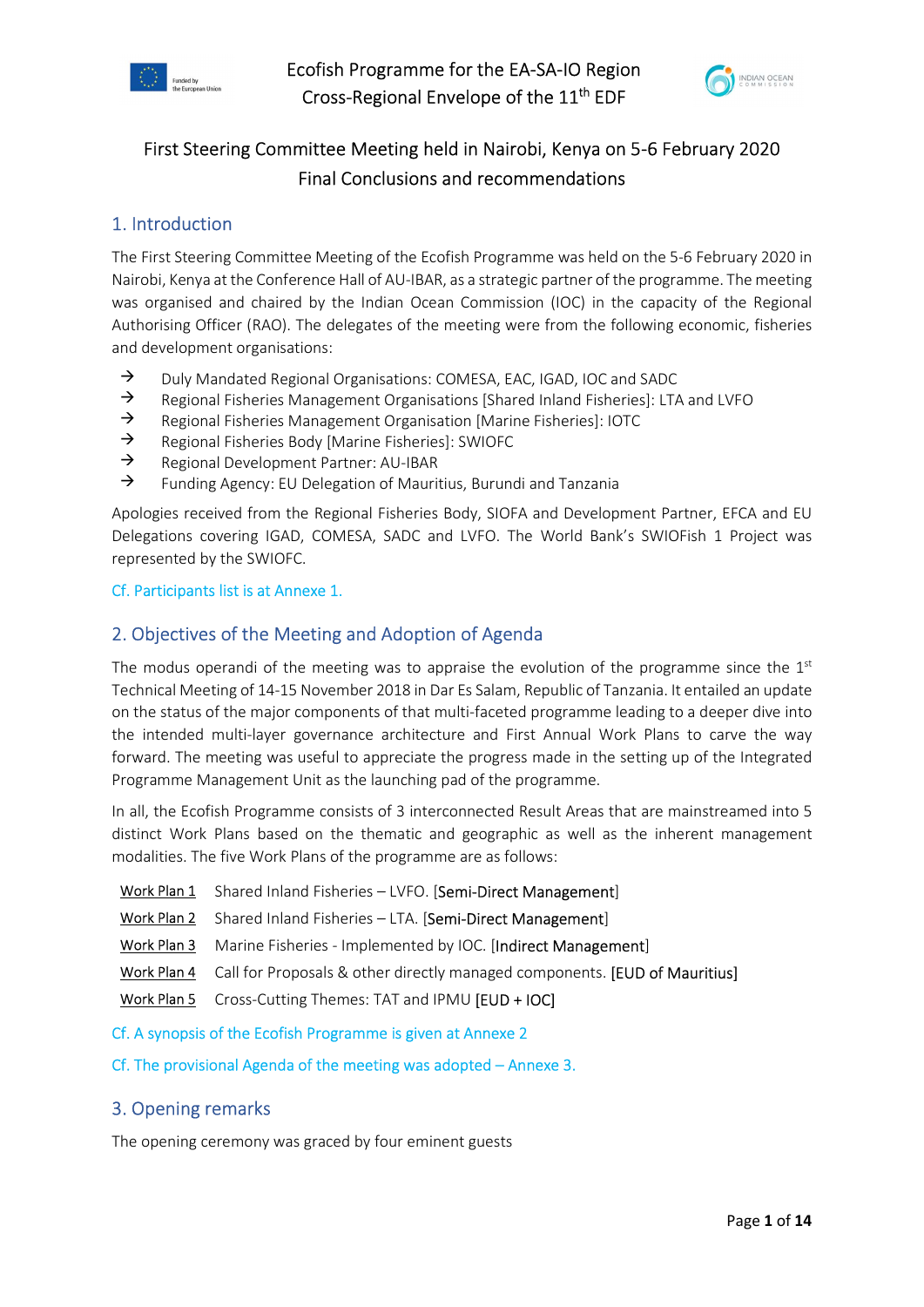





### 1. Dr Mohamed Sessay representing the Prof Ahmed El-Sawalhy, Director of the AU-IBAR

Acknowledging the representatives of the Government of Kenya, the Indian Ocean Commission and the European Union, Dr Mohamed Sessay, on behalf of the Director, AU-IBAR, expounded on the mandate of AU-IBAR in supporting and coordinating the sustainable development and utilization of animal resources for nutrition, food security, economies and wellbeing of the people of the member states of the African Union. He highlighted the exclusive roles of AU-IBAR in coordinating the implementation of two key initiatives: The Policy Framework and Reform Strategy for Fisheries and Aquaculture in Africa; and the Africa Blue Economy Strategy.

The Director, AU-IBAR recalled the excellent history of collaboration between AU-IBAR and IOC on the EU-funded Continental Fisheries Governance Project (FishGov 1) and the EU-Smartfish programme as an example of institutional collaboration between continental and regional institutions on food security, enhanced livelihoods and wealth creation. FishGov 2, the imminent successor to FishGov1, resonates well with Ecofish's key pillars of knowledge management and good governance for sustainable fisheries.

These collaborative activities are consistent with the objectives of the pan African Policy Framework and Reform Strategy for Fisheries and Aquaculture in Africa and the African Union Agenda 2063. The overlap between continental and regional initiatives underscores the need for creating synergies and minimizing duplications in the respective geographic areas of the projects.

The Director expressed sincere gratitude to the EU for their support in enhancing governance in fisheries and aquaculture, and to IOC and Ecofish management for their collaboration with AU-IBAR.

### Cf. Annex 4

### 2. Mr Raj Mohabeer, representing the Secretary-General of the IOC

Mr Mohabeer introduced Ecofish as a programme for the development of sustainable fisheries and aquaculture in the Eastern and Southern Africa and Indian Ocean region. Ecofish aims to reconcile economic growth and sustainable management of the region's natural resources. Thus the "ECO" of "ECOFISH" signifies "Eco" for the economy but also for ecology, which expresses the commitment of the region as well as that of the European Union.

In implementing the Ecofish programme in close collaboration with not only the Delegation of the European Union to Mauritius but also with IOC partners - AU-IBAR, SADC, COMESA, IGAD and EAC as well as LVFO and LTA - IOC was keen to ensure that the results as set out in the Financing Agreement are achieved. By coming together, the stakeholders would avoid duplication of efforts and ensure coherence in actions while optimizing the limited resources available under Ecofish.

Mr Mohabeer urged Ecofish to capitalize on the positive results of the concluded SmartFish programme in order to consolidate them, amplify them and lead to full ownership of best practices in governance and sustainable management of fisheries.

The Ecofish programme would, therefore, have to become a catalyst by providing a coherent framework for collective actions to ensure that capture fisheries and aquaculture sustainably contribute to growth, food security and employment.

Mr Mohabeer acknowledged the growing support of the World Bank, alongside the European Union, for the governance of fisheries in the South-West Indian Ocean. He recognized the Regional Economic Communities of COMESA, SADC, IGAD, EAC and Regional Fisheries Management Organizations - IOTC, LVFO and LTA - for their spirit of cooperation that would be expected to prevail through the Ecofish programme, as cooperation was the only way to address the challenge of efficient and directed fisheries governance for the benefit of national economies.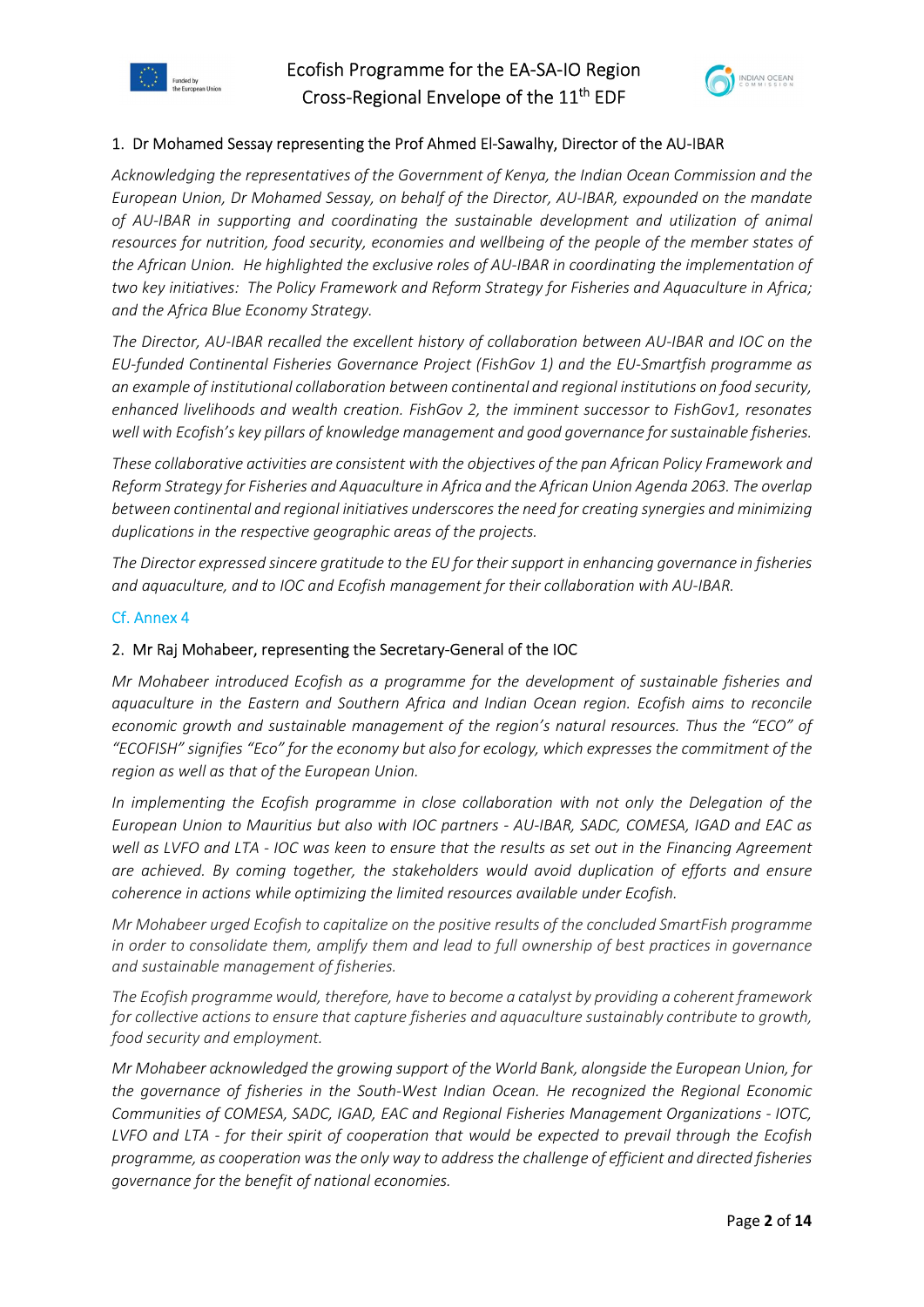



### Cf. Annex 5

### 3. Mrs Carla Osorio, Head of Cooperation, EUD of Mauritius

Mrs Carla Osorio appreciated the realization of the first EU Ecofish Programme steering committee meeting, recalling that Ecofish was cited as one of the 23 EU commitments at "Our Ocean Conference" in 2018.

Reminding participants of their important roles within the framework of Ecofish to promote sustainable fisheries, Mrs Osorio stated that Ecofish is meant to complement several other EU projects targeting ocean governance, marine conservation, maritime security, anti-piracy actions through navy operations, as well as blue economy-related projects. In addition, the EU has signed fisheries partnership agreements with Seychelles, Mauritius, and soon, Madagascar, which also target support to coastal fishermen.

These partnership agreements reflect the high commitment that the EU places on fisheries, be it inland or marine, due not only to the impacts on food security but also in terms of income-generating revenues for the communities and commercial opportunities for the export market.

Stressing that Ecofish follows SmartFish and it is NOT another phase of SmartFish, Mrs Osorio explained that Ecofish was designed to focus on sustainable fisheries at the regional level; it strictly reflects the aid modalities and strategies of the EU i.e. inclusive, impact-related and cost-effective, proactive and oriented towards sustainable changes by enhancing a cross-regional impact.

The strategic partnership of IOC in implementing Ecofish and its influential role in the Indian Ocean were lauded. The technical assistance team comprising three key experts contracted by Incatema Consulting were introduced as Dr Sunil Sweenarain, Team Leader; Mr Pedro Güemes; MCS Expert; and Mrs Elizabeth Lawson, Communication Expert. Non-key experts would also be availed under certain modalities.

Mrs Osorio concluded her speech with a quote from a former EU Commissioner for International Cooperation and Development – Mr Neven Mimica: "Oceans are not only our commonwealth but our future. It is our responsibility to ensure that they are healthy and protected worldwide. In our future partnership with ACP countries, we will continue acting as an international driving force by championing sustainable management of marine resources, while fostering blue economy and opportunities to improve people's lives".

### Cf. Annex 6

## 4. Mr Kassim Farrah Mohamed, representing the Permanent Secretary of the Kenyan Ministry of Fisheries Aquaculture & Blue Economy

Mr K. M. Farrah, representing the Permanent Secretary, acknowledged and appreciated the European Union for funding Ecofish and congratulated the organizers of the meeting.

Recognizing the economic importance of Lake Victoria and its Basin, where over 8 million people depend on the fisheries resources of the lake, the PS noted the myriad environmental and economic challenges impacting negatively on the fisheries and livelihoods of local communities.

To reverse the destructive trend, the Ministry of Agriculture, Livestock, Fisheries and Cooperatives would ensure that all initiatives to conserve and transform fisheries and improve livelihoods within the Lake Victoria Basin are supported so that maximum benefits are realized. The Government of Kenya reaffirmed its commitment to partnerships and cooperation with the stakeholders in order to improve collaborative management of Lake Victoria.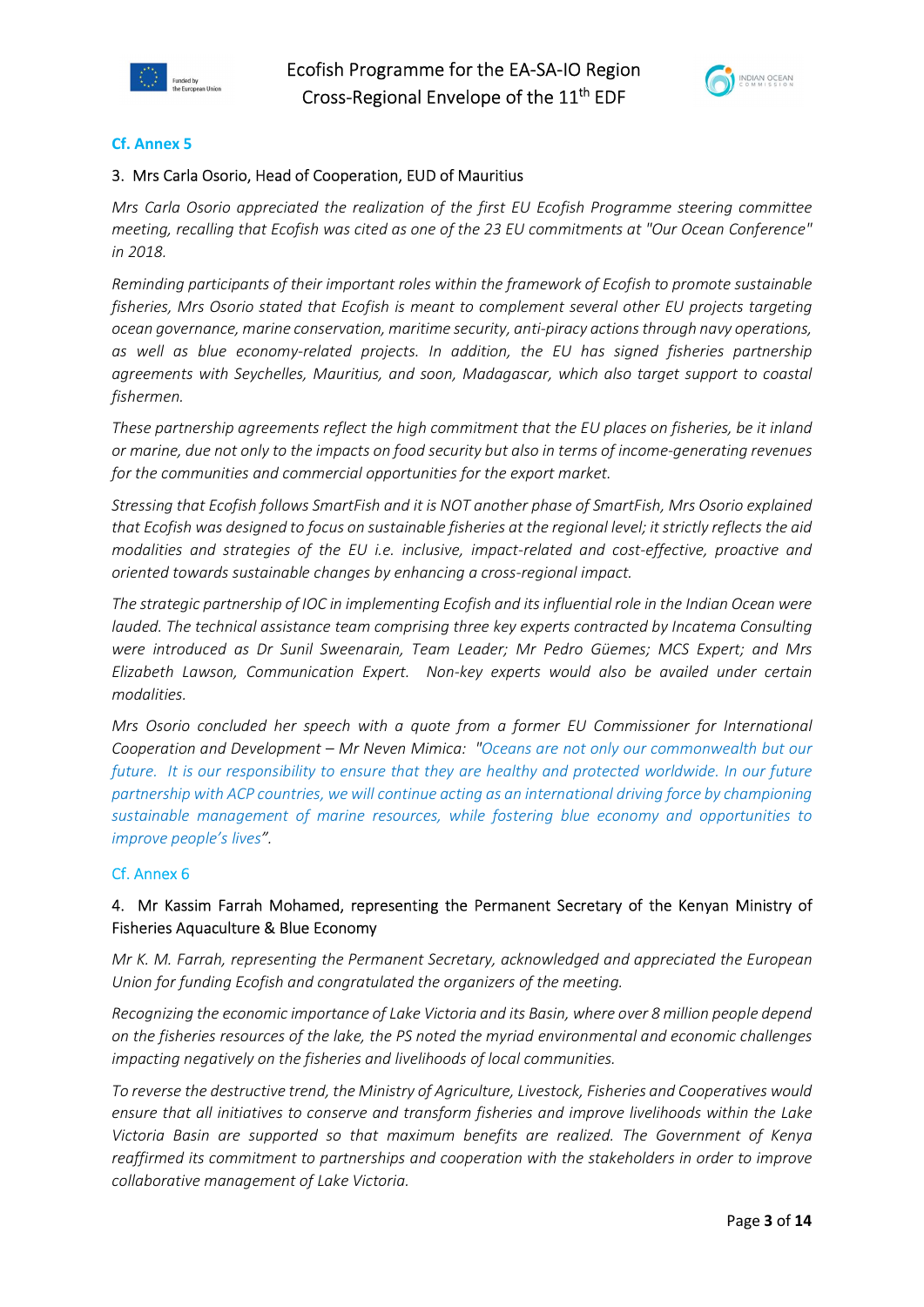



The PS urged the fast implementation of the regional fisheries frameworks (Lake Victoria Fisheries Management Plan and EAC Fisheries and Aquaculture Policy) for a better managed blue economy of Lake Victoria. He highlighted the Government's reforms on fisheries laws and regulatory standards that led to the enactment of the Fisheries Management and Development Act 2016 and the Kenya Coast Guard Service Act 2018.

The FMD Act 2016 provides for fisheries management and resource utilization, sustainable aquaculture development, fisheries resources monitoring and research, fish value addition, trade and marketing, institutional frameworks, fisheries infrastructure development, private sector investments, and sustainable funding mechanisms. The Kenya Coast Guard Act 2018 provides for a specialized maritime force for law enforcement in national waters, including the ocean, lakes and rivers.

In conclusion, the PS affirmed that the Government would continue partnering with Ecofish in its implementation, for the benefit of the people of Kenya, and encouraged participants to provide clear policy direction for better management of Lake Victoria fisheries.

## Cf. Annex 7

## Module 1 - Recall of the Conclusions and Recommendations of the 1st Technical Meeting

Dr Sunil Sweenarain presented the Conclusions and Recommendations of the 1<sup>st</sup> Technical Meeting of 14-15 November 2018 in Dar – Es - Salam and actions taken by the relevant stakeholders as at  $31<sup>st</sup>$ January 2020 were presented. With the exception of Point 1 (v) and (vi) related to the commitment of SADC and COMESA for Fish Trade Facilitation and Fish Value Chain Development & Quality Assurance through their respective Regional Indicative Programme under the  $11<sup>th</sup>$  EDF, the other items were cleared.

### Comment: None

### Cf. Annexe 8

## Module 2 – Synopsis of the Ecofish Programme

The module consisted of two components:

## Module 2.1 - Overview of the High-level Log Frame of the Ecofish Programme with an emphasis on Result 1 and 2 which are predominantly under semi-direct or indirect management.

Dr Sunil Sweenarain presented an overview of Result 1 – Policy and Institutional Frameworks and Result 2 – Monitoring, Control and Surveillance which are at the core of the LVFO, LTA and IOC - marine Programme Estimates and Work Plans. He emphasised that there are some similarities between SmartFish and Ecofish, but they are different in terms of objectives and strategies. It is critical to understand the implications of this cross-initiative of the  $11<sup>th</sup>$  EDF that aims at enhancing the valuedadded of regional economic cooperation through sustainable fisheries. In other words, the programme aims at unleashing the development potentials of the shared inland and marine fisheries to attain the socio-economic aspirations of the UN SDG 2030 and the Africa Agenda 2063. The main focus of the programme is on the sustainable management of the small-scale fisheries with an overweight on the MCS operations in the SWIO industrial tuna fisheries.

### Comment: None

### Cf. Annexe 9

## Module 2.2 – Overview of the various components of Ecofish which are managed directly by the EUD of Mauritius.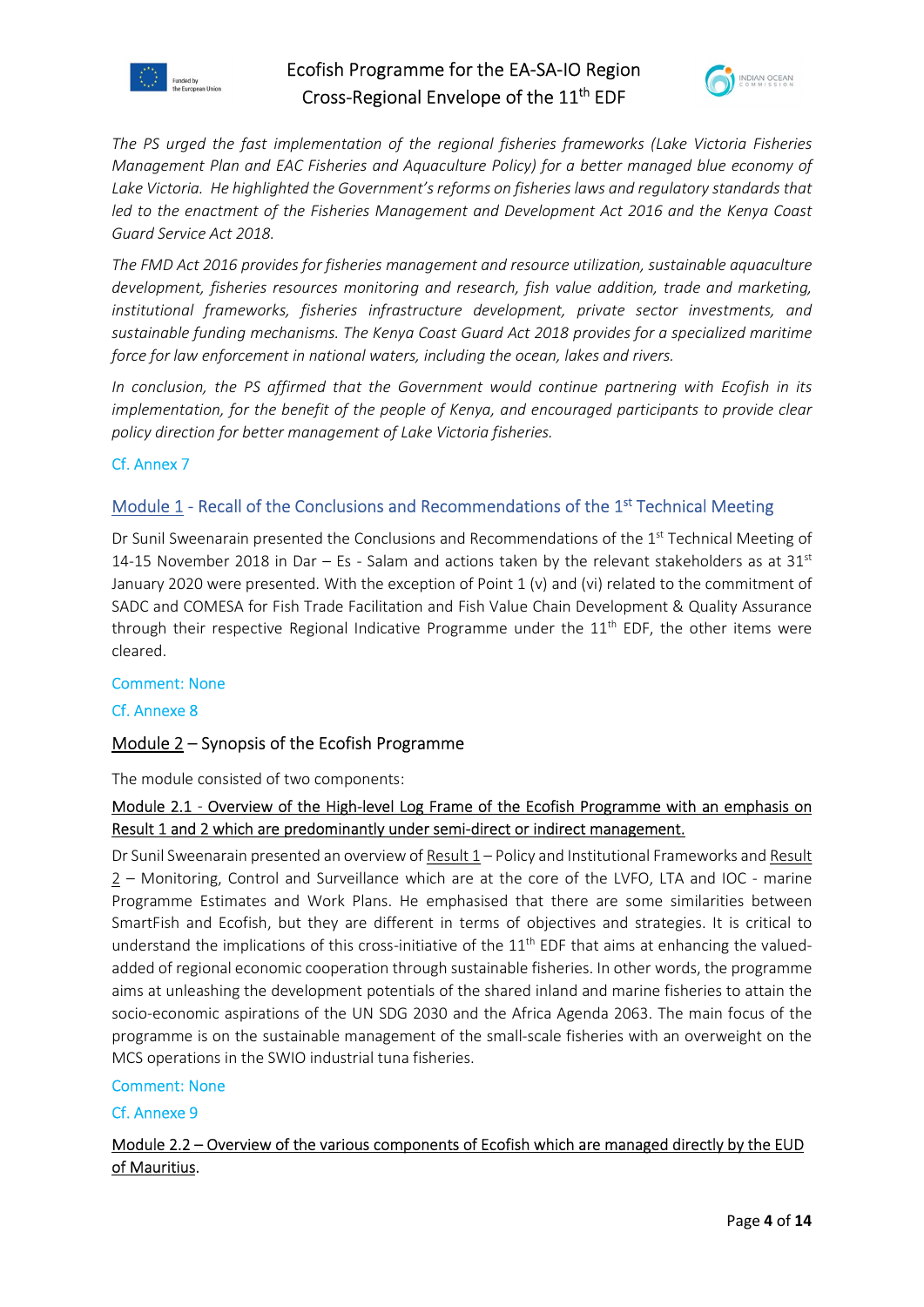



Mr Madev Balloo presented an overview and update on the following components

### Module 2.2 (i) - Result 3 - Call for Proposals

The Result 3 has a budget of 8 M EUR which is allocated by sub-region as follows: Eastern Africa: 3 M EUR, Southern Africa: 3 M EUR and the Indian Ocean: 2 M EUR. The Call for Proposals was launched at the beginning of July 2019. The evaluation processes are completed, and a letter of award issued to the selected applicants. In keeping with the due diligence and contractual procedures, it is anticipated that the awarded projects would touch the ground by June 2020. The awarded projects are regarded as social labs to demonstrate sustainable, inclusive and climate-resilient small-scale fisheries in action through innovative technical and social innovations as well as iterative and participatory management. They would be accompanied by a tailored communication strategy.

### **Comments**

a) The reallocation of any unused resources under Result 3 for other purposes is not permitted by the existing EDF Rules.

b) The awarded projects are conceived on a stand-alone basis and are not entitled to additional Non-Key Expertise from the Ecofish programme.

c) The sharing Lessons Learned and Best Practices with other regional analogous fisheries should be prioritised. They ought to be encouraged without increasing the financial burden of the awarded projects.

d) Best Practices are often context-specific and should not be generalised as a rule of thumb. It is proposed to establish the guidelines/framework for harnessing experiential learning and best practices.

### Conclusions/Decisions

a) An appropriate mechanism would be explored by the IPMU to promote synergies and learning investments between the awarded projects and other relevant fisheries/fishing communities.

b) A tailored communication strategy is to be designed and implemented for Result 3

### Module 2.2 (ii) – Service Contract with Incatema Consortium

Mr Madev addressed the component by highlighting the key features of the Technical Assistance Team (TAT) and the pool of Non-Key Experts (NKE). The TAT comprises the Fisheries Economist and Team leader (1,140 working days); the MCS Expert (900 working days) and Communication and Visibility Expert (690 working days). The FE/TL also acts as the Technical Coordinator of the Programme. The TAT arrived on the 23<sup>rd</sup> July 2019 on the contract of 62 calendar months.

The NKE consists of a pool of 700 working days of assorted Short-Term Expertise that can be accessed by bona fide regional economic and fisheries organisations as well as the development partners in line with the objectives and guidelines of the Ecofish Programme, i.e. the Financial Agreement and Approved PE/Work Plans.

He affirmed that the fisheries sector is not short of policies or strategies but capacities to implement them effectively. The financial and technical resources provided by the Ecofish Programme should be sought a catalyst/lever to resources mobilisation and partnerships at regional, sub-regional and national levels to ensure the project sustainability.

#### Comments:

a) It is critical for the IPMU to plan the deployment of the MCS and C&V Expert based on the programme requirements instead of a linear approach, i.e. an average number of working days per calendar month.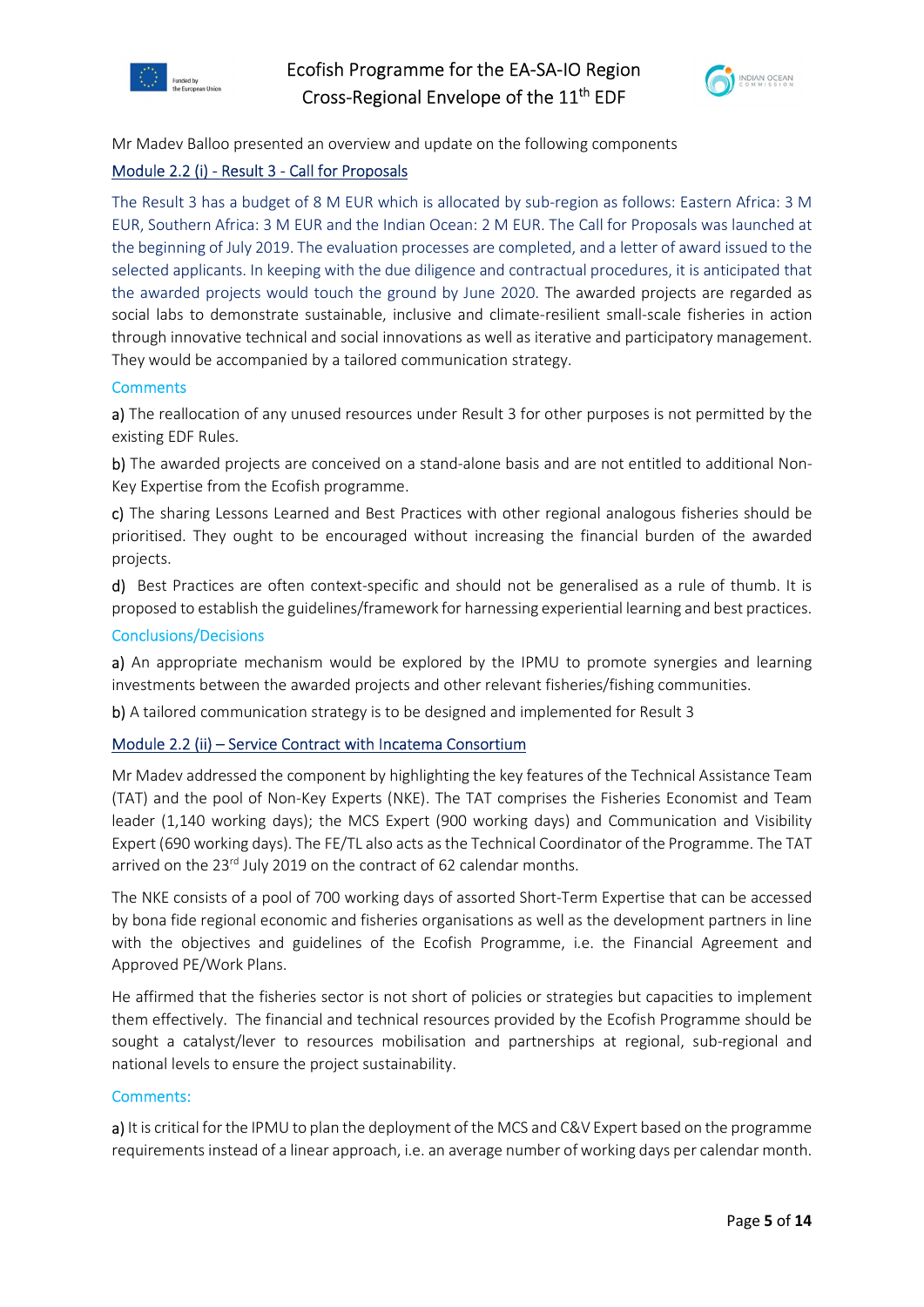



b) The programme should focus on the operationalisation or adaptation of existing regional small-scale fisheries policies and strategies instead of overturning the switch on developing new ones.

### Conclusions/Decisions

a) The scope and guidelines for mobilising NKE under the Service Contract to be communicated to key stakeholders by the EUD of Mauritius

b) Guidelines to capture Learning Investments, Best Practices and Sustainability Standards across the awarded projects to be designed and implemented when Result 3 is operational.

c) The intended Regional Collaboration and Coordination Platform should integrate or create synergies with the awarded projects under Result 3

## Module 2.2 (iii) – Direct Grants to partner states for Regional Fisheries Surveillance Patrols in the SWIO industrial tuna fisheries through the IOC – PRSP

Mr Madev explained that an amount of 2 M EUR is earmarked for the mobilisation of regional patrols assets and on-the-job capacity building that would be allocated judiciously among the eligible participating countries of the IOC-PRSP. There should more visibility about the work plan after the operationalisation of the Regional Coordination Unit (RCU) and the Extended-RCU which regional governance of the regional MCS mechanisms.

### Comment: None

### Module 2.2 (iv) – Communication and Visibility

A budget of 500 K EUR is provided under direct management that cuts across the different components of the programme, including the IPMU. It is placed under the responsibility of the Communication & Visibility Expert. A proportional part of this budget is earmarked for the LVFO and IOC - Marine Fisheries Work Plans.

#### Comment:

a) Apart from the Branding and external communication device, the component should formulate a comprehensive and iterative communication strategy for the Ecofish programme, i.e. to integrate the different work plans and components, including the IOC - Marine Fisheries, LVFO, LTA as well as the awarded projects under Result 3.

b) Communication should also be understood as a **proactive tool** for influencing social innovations positive cultural development and paradigm shift among key stakeholders and policy-makers in the regional fisheries and fisheries-related sectors.

c) The PSC agreed that involvement of Director-level persons from the Fisheries Ministry/Department in each country is going to be vital to the success of the project. However, these interactions would be ensured by the LVFO, LTA and IOC Marine Fisheries at the sub-regional levels.

The discussion is continued at Module 6.3

#### Conclusions & Recommendations

a) With regard to the Visibility Impact, it is proposed to create an impressive Regional identity in the form of a logo and a powerful *Mission Charter* for the Ecofish Programme in consultation with the strategic partners and key stakeholders. This would systematically avoid using a large number of logos without belittling the exposure and strategic role of the different partners.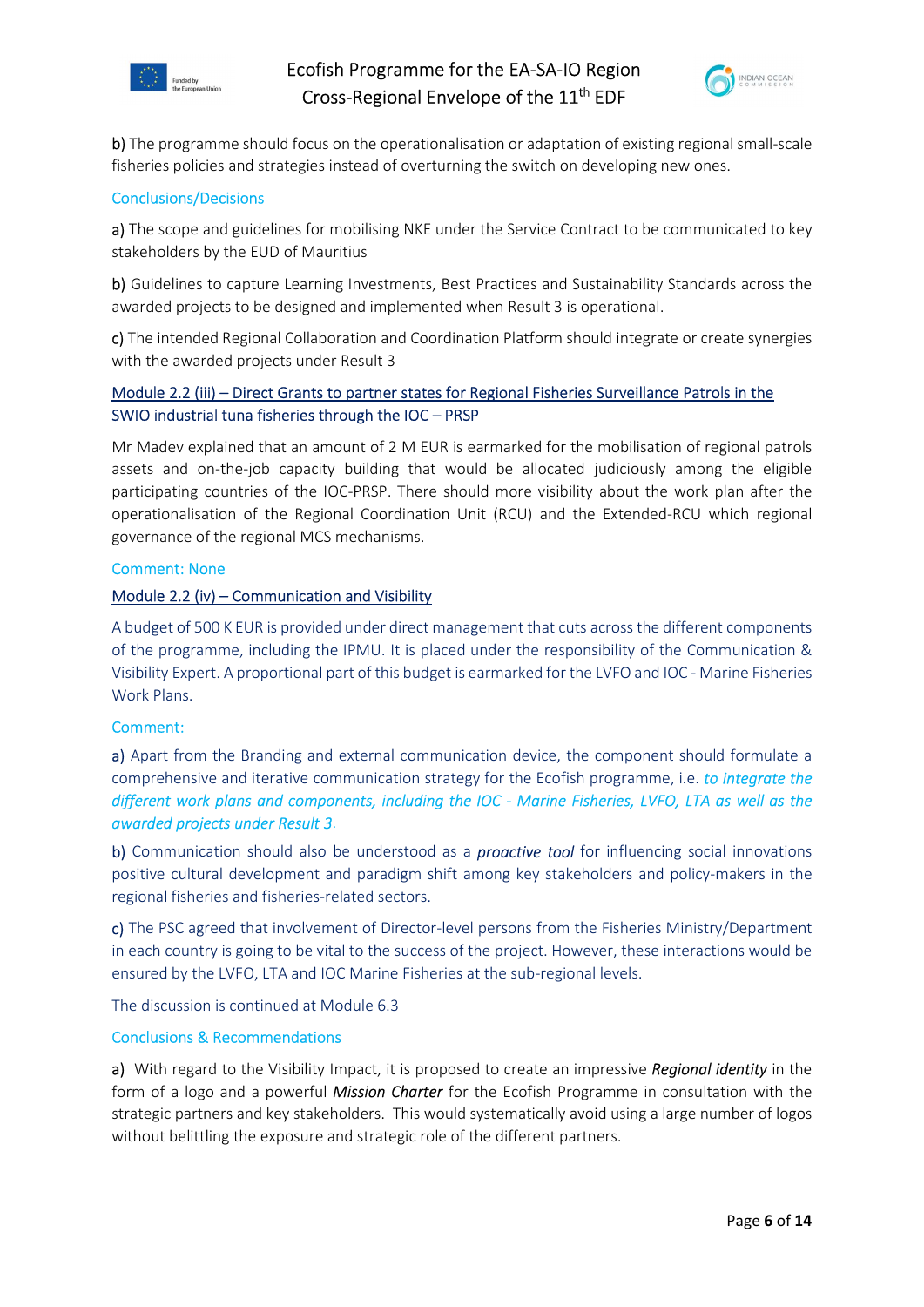



b) To develop a comprehensive and integrated regional Communication Plan for the Ecofish Programme in collaboration with the communication shells of the frontline beneficiaries and partners.

c) To develop/strength *regional physical and digital networks* for sharing communication materials and receiving feedback on the programme activities.

d) The Communication and Visibility plan should be overarching and integrative to include all stakeholders and relevant policymakers at all levels.

### Module 2.2 (v) – Ad hoc Financial Audi and External Mid-Term and Final Evaluations

The presentation of the sub-component was informative at that stage. These management tools would be triggered as appropriate by the EUD of Mauritius when the programme would attain its cruising speed.

### Comment: None

Cf. Annex 10

### Module 3 – Proposed Multi-Layer Governance Architecture for the Ecofish Programme

Dr Sunil Sweenarain presented the conceptual framework of a multi-layer Governance System for the complex, multi-faceted and geographically widespread programme, Ecofish. The importance of responsive programme governance architecture can hardly be overstated for the success of a programme or project. In other words, the absence of a well-thought Organisation and Management Architecture is often the main cause for project inefficiencies and failures.

The presentation spotlighted the different layers of the programme governance hierarchy, i.e. the Funding agency (EU), the Programme Steering Committees and the Programme Management Units. He explained that Each Work Plan of the programme is bound to establish its own project management mechanism which is rooted in its *organisational culture and process assets*. Generally, as in the case of LVFO and LTA, it entails the setting up of a Programme Steering Committee and National Focal Points. Dedicated Technical Working Groups are often created to address specific projects or issues.

The scope and context of the IOC - Marine Fisheries Work Plan differ from the other work plan since it is hosting the IPMU at its Secretariat. In other words, the IOC in its capacity as the Regional Authorising Officer bears two caps, one as a PMU for the IOC as DMRO to cater for its member states like the other DMRO and as the apex or integrated PMU for the Programme Integration Management of Ecofish. Thus, to avoid any confusion in the mind of the stakeholders, the Steering Committee for the IOC - Marine Fisheries Work Plan is labelled as a Sub-Regional Technical Committee. Additionally, to ascertain a judicious coverage of the beneficiary coastal countries of the Horn of Africa, it is proposed to set up Sub-regional Technical Working Group at IGAD which is connected to the IOC Sub-Regional Technical Working Group. The approach would integrate all the beneficiary countries of the IOC - Marine Fisheries Work Plan. Nobody is left behind.

The DMRO are the frontline beneficiaries and promoters of the cross-regional fisheries policies and economic strategic tools. The creation of a Sub-Regional Technical Working Group (SR-TWG) at the marine-related DMRO is imperative for the strategic orientation, coordination and oversight of the sub-regional chapter of those cross-regional initiatives. The latter is expected to facilitate effective collaboration with the relevant Ministries and competent agencies of their partner countries. It was thought necessary for the DMRO to resolve the existing issues of overlapping memberships which responsible for the potential duplication of efforts and wastage of resources. The Ecofish Programme,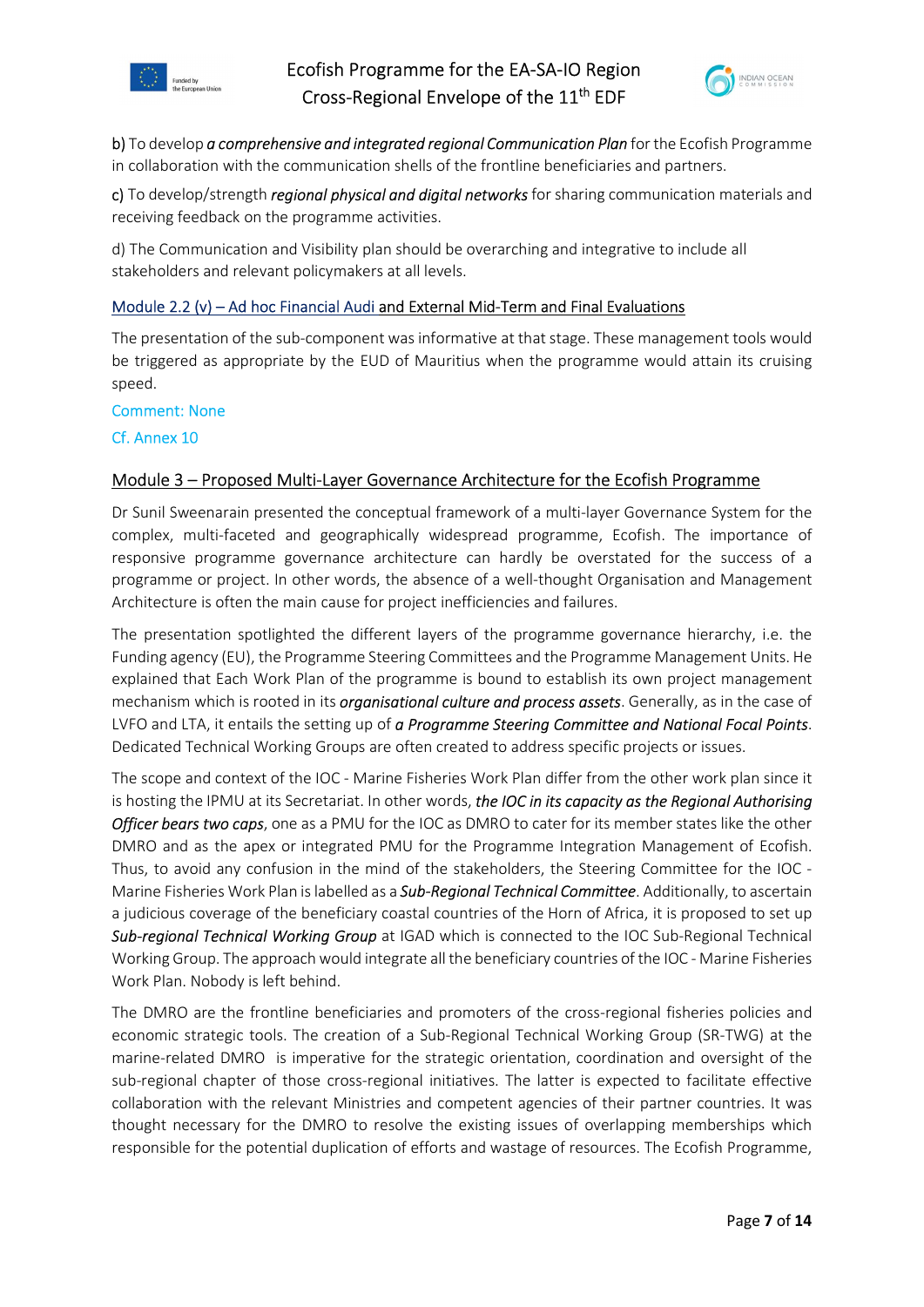



particularly the IOC Marine Fisheries WP should avoid by-passing the DMRO to work directly the beneficiary countries as it would undermine the expected regional value-added.

Regional projects require a National Focal Point (NFP) to coordinate and facilitate their activities at the national level. Ecofish intends to build on lessons learned of SmartFish to improve the concept of NFP to make it more responsive to the principles of Sustainable Development. It requires a paradigm shift from silo or linear to a more integrative or multidisciplinary approach. Without no significant additional cost or any institutional upheavals, the integrative NFP would constitute a panel of national thematic experts under the leadership of the representative of the parent Ministry. In this case, the NFP would play a more proactive role by providing strategic orientation, expert advice, multi-stakeholder consultation, coordination and monitoring of national chapter of the sub-regional/regional projects. In other words, it expected to act as one-stop-shop for the mainstreaming of the Ecofish initiatives.

### **Comments**

a) Bottom line, the setting up of the devolved programme governance mechanisms is critical for the success of the Ecofish Programme. It is a reality check of the influence and interest of the DMRO in national policies and institutions. It is a bet worth making for enhancing regional economic cooperation in the fisheries sector.

b) The proposed arrangement would iron out the issues of overlapping mandates and memberships between the DMRO and beneficiary countries and would contribute to the development of adequate institutional linkages between the DMRO, RFB/RFMO and partner countries.

c) There is no risk of duplication of regional and national mechanisms because they are conceived as an ad hoc and temporary vehicle of the programme. The Ecofish Programme is a unique initiative for promoting the political economy of regional sustainable fisheries.

d) A Concept Note, including the specified frameworks or guidelines for the setting up of the devolved programme governance structures, would be prepared and circulated to the DMRO and Development Partner for feedback and approval.

### Conclusion / Recommendation

a) The proposed programme governance mechanisms would overcome the inefficiencies related to the existing overlapping membership among the DMRO without undermining their political influence and interest whatsoever. The DMRO are invited to adopt and support these Best Practices.

b) The DMRO are in the driving seat of the IOC - marine fisheries Work Plan and are therefore advised to examine the Concept Note and the frameworks /guidelines for the setting up of the appropriate programme governance structures, e.g. the SR-TWG and NFP in their respective constituency.

c) The DMRO were encouraged to propose alternative options, if any, that can fulfil the objectives of the devolved programme governance mechanisms.

d) Actions should not be delayed on the setting up of the aforementioned structures as they are the backbone for rolling out the intended regional strategic projects. The risk of falling back to a bilateral arrangement between the programme and member states as in the case of SmartFish should be systematically avoided.

e) DMRO would be eventually assisted by a STE for establishing/operationalising the sub-regional and national programme governance structures.

### Cf. Annex 11

## Module 4 – LVFO PE and Work Plan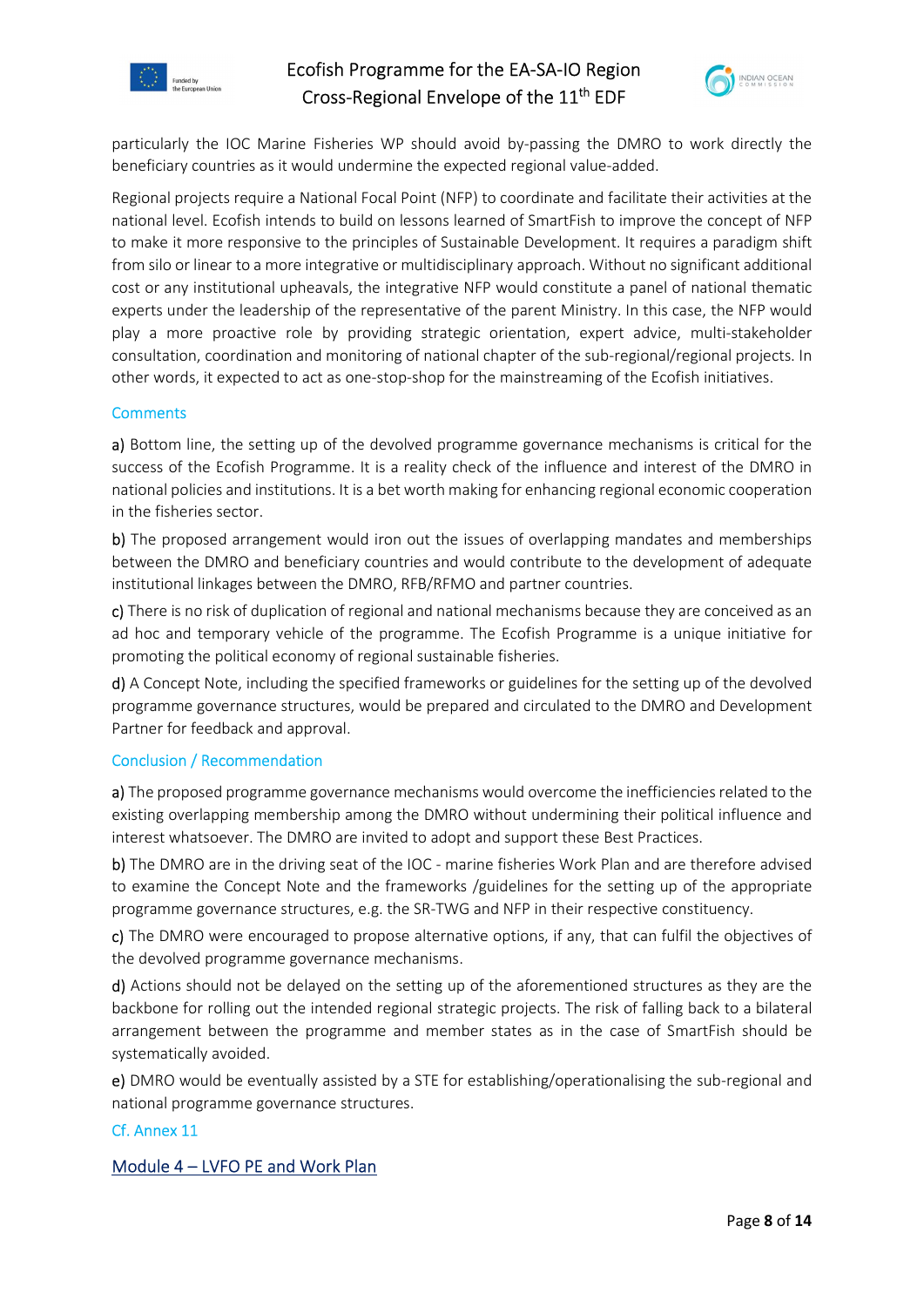



LVFO has been granted a total amount of 2 M EUR by the Ecofish programme to implement its Work Plan that would be managed indirectly by the EUD of Mauritius in collaboration with the EUD of Uganda.

Dr Rhoda Tumwebaze talked briefly about the genesis of the LVFO PE and Work Plan since the approval of the Start-Up PE in October 2019. A regional multi-stakeholder consultative meeting that led to the Steering Committee Meeting for approving the LVFO PE and Work Plan took place on 20-24 January 2020 in Kisumu, Kenya. Members of the TAT were present to assist in the formulation of the programme documents.

The PE and Work Plan are ready to be submitted to the EUD of Uganda and Mauritius for approval. The presentation consisted of an overview of the multi-annual Work Plan which is related to Result 1 and 2 with a spotlight on the intended activities of Year 1.

### Comment

a) At the recent LVFO Steering Committee, the partner states were solicited to contribute an amount of 35,000 EUR each to make up the shortage of fund for the implementation of the Regional Frame Survey of the Lake Fisheries. The proposal ought to have been highlighted in the presentation.

b) The NKE requirement for the LVFO Work Plan has been identified and would be finalised jointly by the LVFO PMU and the TAT in due course.

c) The LVFO Work Plan would also benefit from the backstopping services of the TAT, including a regionally integrated Communication Plan.

### Conclusion/Recommendation: None

The meeting took note of the status of the LVFO PE and Work Plan.

## Cf. Annex 12

## Module 5 - LTA Work Plan

The Ecofish Programme has allocated a total budget of 2M EUR to the LTA Work Plan which is managed by the EUD of Burundi. The preparation of the Contribution Agreement Work Plan was delayed due to the process of amendment to the Ecofish Financial Agreement to replace ENABEL by the FAO as the implementing partner.

Dr Beatrice Marva presented the high-level log frame of the LTA Work Plan. She informed the gathering that the Contribution Agreement between LTA and FAO would be signed soon.

She recalled that in October 2019 a STE for 10 working days was procured by the EUD of Mauritius through the NKE pool to her organisation for drafting the LTA Work Plan. The MCS and Communication and Visibility Expert of the TAT also visited the LTA and partners in last October to contribute to the strategic orientation of the programme.

### Comment

a) The future NKE requirements of the LTA Work Plan would be planned jointly by the TAT and LTA PMU shortly after the approval of the Contribution Agreement and Work Plan.

b) To explore the prospects of effective collaboration between LTA and LVFO in fisheries management under the EAF (East African Federation). The initiative may be extended judiciously to other regional inland water systems for sharing lessons learned and best practices.

c) The LTA Work Plan would also benefit from the backstopping services of the TAT, including a regionally integrated Communication Plan.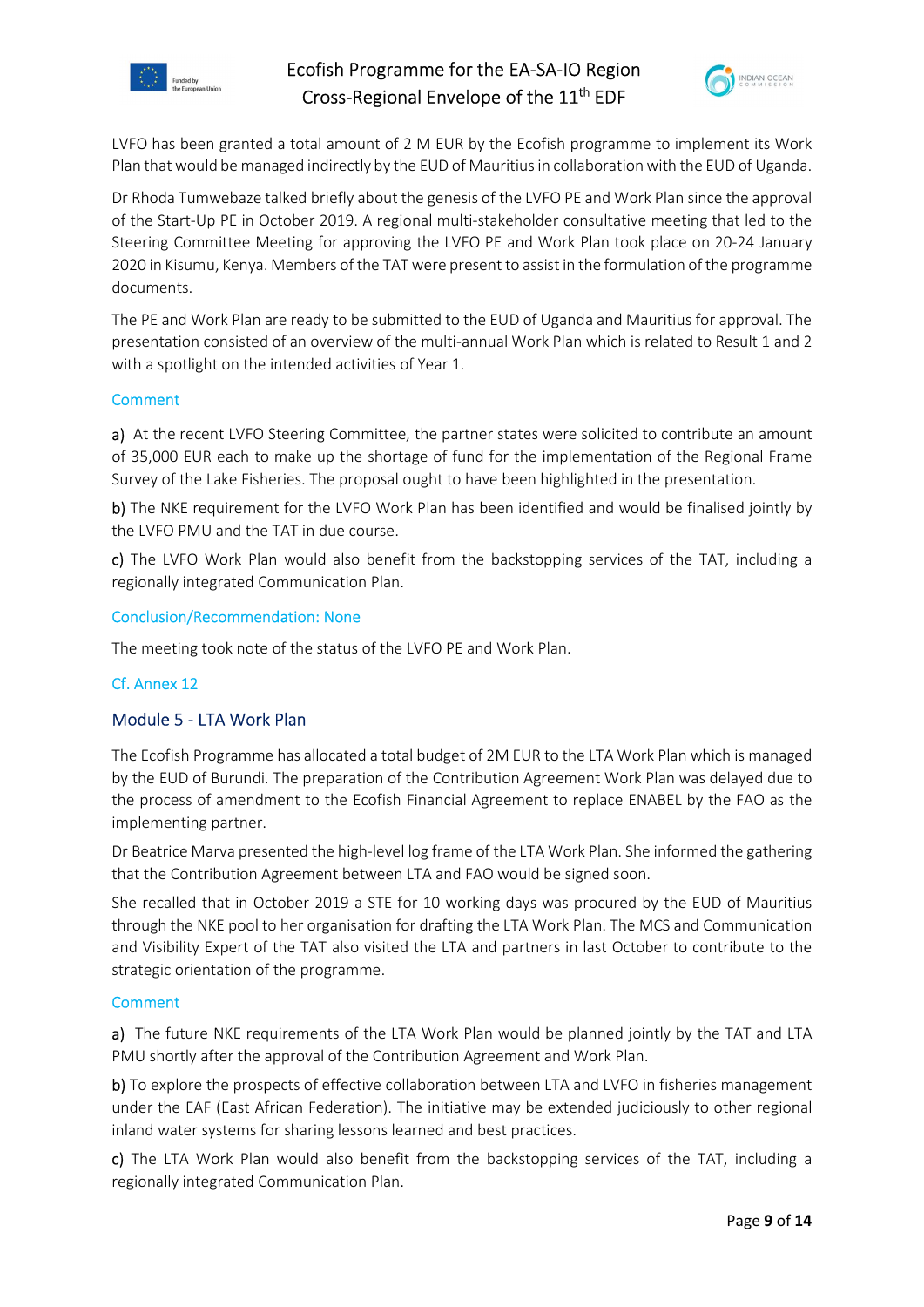



### Conclusion/Recommendation: None

The meeting took note of the status of LTA PE and Work Plan.

### Cf. Annex 13

## Module 6 - Status of the IOC - Marine Fisheries Multi-Annual and 1<sup>st</sup> Year Work Plans

The module is decomposed into 3 interconnected components that provide comprehensive view Result 1 and 2 as well as the Communication & Visibility which is a cross-cutting area.

## Module 6.1 Result 1 - Enhanced Policy and Institutional Frameworks

Dr Sunil Sweenarain emphasized on the strategic orientation of the Result 1 to capitalise on the regional value-added of the regional economic and fisheries organisations in promoting sustainable, inclusive and climate-smart small-scale fisheries in the EA-SA-IO region. He presented an updated situational analysis that was accompanied by a realistic theory of change, Work Plan and hypotheses for rolling out the IOC - Marine Work Plan. He pointed out that the Ecofish programme is a unique/golden opportunity for empowering the DMRO to play a more proactive and iterative role in unleashing the development potentials of the small-scale fisheries for attaining the socio-economic aspirations of the UN SDG 2030 and the Africa Agenda 2063.

Dr Sunil presented a business case for significant savings on the Result 1 budget by adopting an integrative project engineering instead of the convention "one problem at a time" approach. The activities earmarked under the eight strategic actions were transformed into a series of meaningful regional fisheries economic projects to enable informed policy-making and monitoring. A detailed Work Plan for the 1<sup>st</sup> Year of operation, including the implementation modalities, relevant input and output indications and milestones were revealed.

To ensure a smooth cruise of Result 1, it would be imperative to provide *an immediate STE of 60 working* days over 3 calendar months to boost the fisheries capabilities of the DMRO. Dr Sunil also anticipated the recruitment of a home-based Regional Programme Coordinator to support the four African REC in the implementation of the intended cross-regional projects and a **Programme Assistant** at the IPMU to cope with the projected workload. Those two appointments were foreseen by the end of the first semester of 2020. Against the backdrop of the above narrative, the IOC Secretariat and the EUD of Mauritius are to ascertain that their existing functional capacities are adequate to cope with the projected workload to avoid bottlenecks/inefficiencies in the project management processes.

### **Comment**

IGAD reaffirmed its willingness to undertake an in-depth situational analysis for the setting up of a tailored Regional Fisheries Body to thrive the sustainable management of the inland and marine capture fisheries in the countries of the Horn of African. The activity is inscribed at 1.4.4 of the IOC - Marine Fisheries Log Frame

### Conclusions and Recommendations

a) To procure an initial STE for 60 working days over 3 calendar months for the each of the 5 DMRO to support their Focal Point in the operationalisation of the relevant Programme Governance Structures and in the strategic planning of the sub-regional chapter of regional strategic projects through synergistic collaboration. The TOR would be developed jointly by the IPMU and DMRO.

b) To appoint a home-based Regional Programme Coordinator or Liaison offer to facilitate and support the activities of Result 1 and 3 across the 4 African REC/DMRO. The arrangement should be completed at the beginning of the  $2^{nd}$  semester of 2020.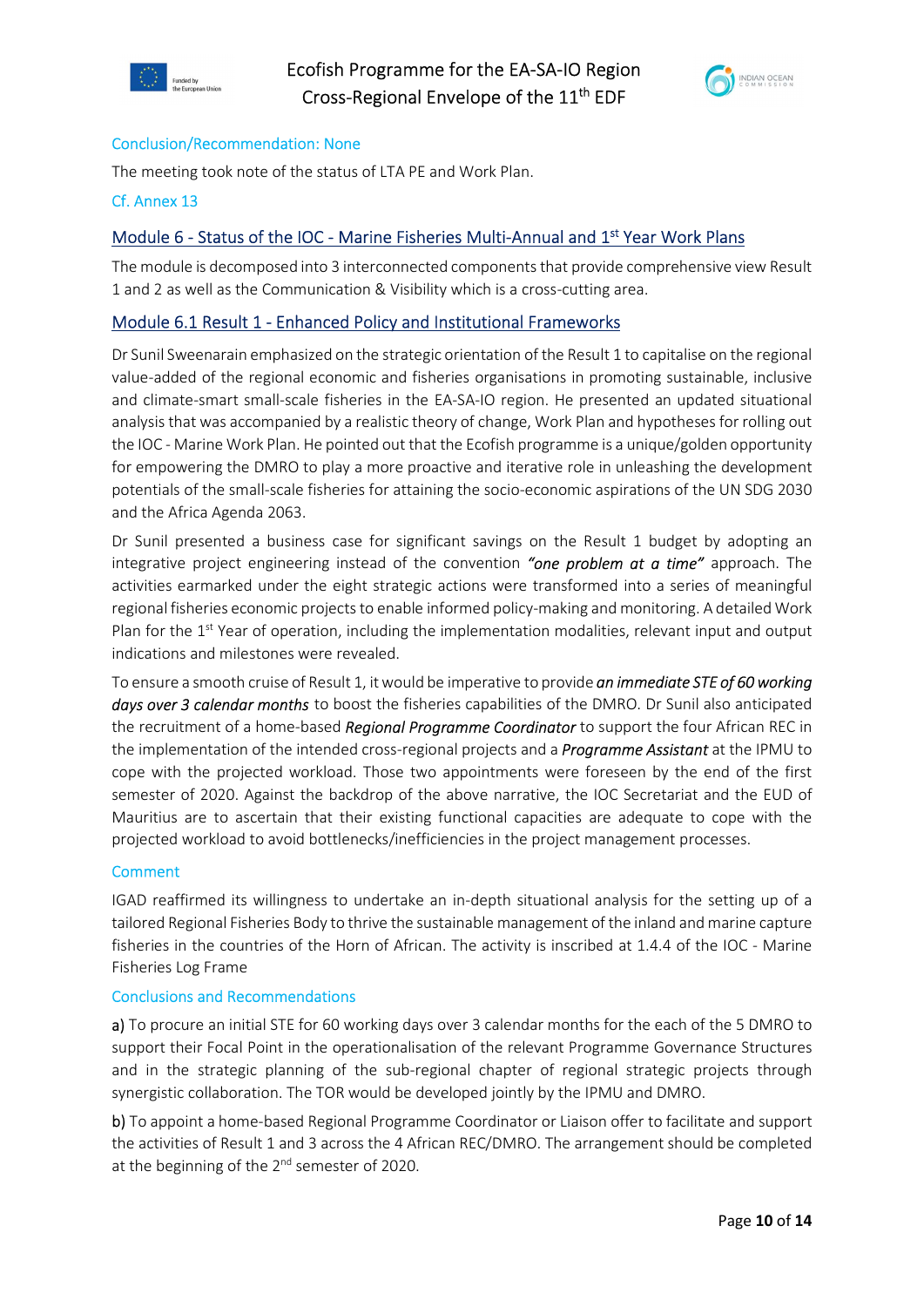



c) To recruit an experienced Programme Assistant at the IPMU to assist in the project management activities of the Ecofish Programme, particularly Result 1.

d) The IOC Secretariat and EUD of Mauritius to ensure that their existing functional services are adequate to cope with the projected workload generated by the Ecofish Programme.

### Cf. Annex 14

### Module 6.2 Result 2 - Monitoring, Control and Surveillance

Mr Pedro Güemes presented the 1st Year Work Plan for the IOC - Marine Fisheries Work Plan Result 2. He explained that the top priority of the programme was to reactivate the IOC PRSP which is dormant since the closing of SmartFish in April 2018. The IOC-PRSP is considered as the springboard to strengthening the MCS operations in the SWIO region. The programme bands 8 participating countries namely 5 IOC member states and 3 East African countries: Mozambique, Tanzania and Kenya. It has its own institutional governance structures in the form of a Regional Coordination Unit (RCU) and an Extended-RCU. The RCU is due to be restarted soon since most of the participating countries have already nominated their national MCS Focal Points.

### **Comment**

a) SADC proposed to stretch the IOC-PRSP to South-East Atlantic Ocean by including Republic of South Africa (RSA) and Namibia. However, it might not be a feasible option since the Atlantic Ocean is not covered by PRSP neither ECOFISH.

b) The Republic of South Africa and Somalia have expressed their willingness to join the IOC-PRSP at the Ministerial Conference of July 2017 in Madagascar. The process would be reactivated soon.

c) IOC-PRSP would continue to collaborate with IOTC on strengthening several MCS mechanisms to improve the Compliance Indices of the SWIO states and capacity building activities related to the Port State Measures Agreement, National and Regional Observers Programme and so on.

d) LVFO requested clear guidelines to assure the appropriate use of drones under the current national legislations

### Conclusion & Recommendation

a) The sustainability of the regional MCS operations in the capture fisheries is a major challenge that should be addressed by the Ecofish in collaboration with the regional and national stakeholders.

b) The IOC-PRSP would consider the possibilities of exchange MCS information with existing regional and global networks. Appropriate protocols would be established with other regional MCS Centres.

c) ECOFISH Programme technical assistant will visit and meet IOTC Secretariat to discuss the approaches of collaboration with Ecofish in Port State Measures, National and Regional Observers Programme and small-scale fisheries MCS.

d) IOTC recommend lobbying Directors General of Fisheries to strength governments commitments and encourage to the Ministries in funding some of the activities to assure sustainability of actions

### Cf. Annex 15

### Module 6.3 - Communication and Visibility (cross-cutting)

Mrs Elizabeth Lawson presented the Communication and Visibility Plan of the Ecofish Programme. She emphasised on a Branding Strategy and on various communication tools for awareness building, cultural development and social innovations.

#### **Comments**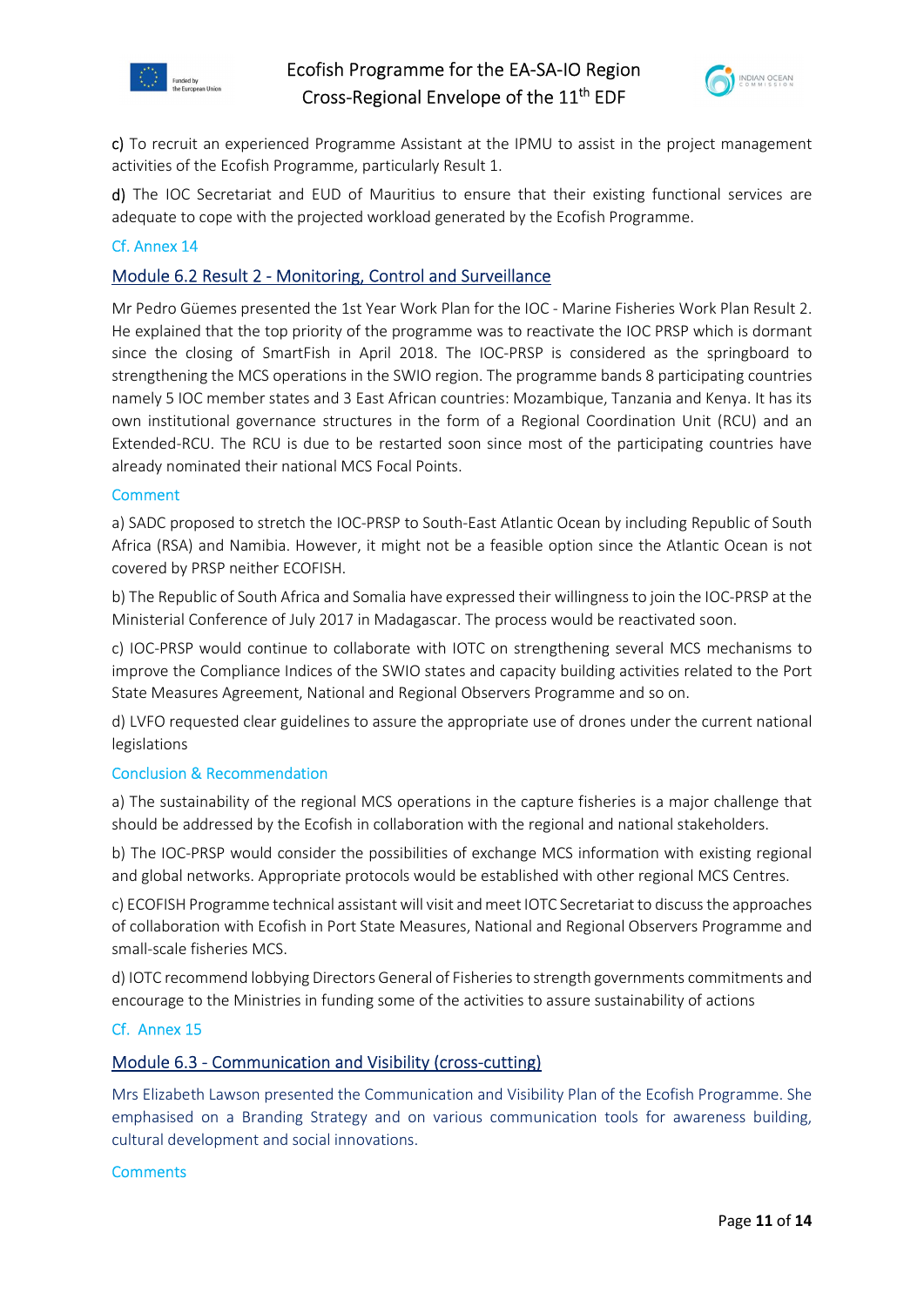



a) It was reminded that the Ecofish Programme is a cross-regional initiative and all the partners are to be involved in the communication strategy.

b) The Communication and Visibility Strategy should also focus on the interactions between the EUD and DMRO

### Conclusion and Recommendation:

a) The next stage is to complete the Branding of Ecofish and the development of appropriate communication tools and regional networks.

### Cf. Annex 16

### Module 7 – Activities of the TAT

Dr Sunil made a short presentation to provide salient information on the terms of reference of the TAT. He pointed out that only the FE/TL is on a full-time basis. It might be necessary to review the schedule of the other two team members to cope with the projected workload soon after the operationalisation of the IPMU. He also stressed on the fact that the TAT is overarching and cross-cutting in the sense that it supports all the Work Plans, including the programme integration management. Due emphasis was laid on its mandatory reporting requirements. As an indication, Dr Sunil assumed that the time allocation of the TAT is as follows: IPMU (20%); IOC - Marine Fisheries Work Plan (Result 1 and 2): 40%; Result 3 – CFP: 20%, LTA: 10% and LVFO 10%.

### Comment: None

### Cf. Annex 17

### Module 8 - Programme Monitoring, Evaluation and Learning (MEL) Plan

Dr Sunil claimed that there has been much speculation about the MEL processes with regard to the Ecofish Programme and it was high time to demystify it. He informed that the MEL is neither an afterthought nor an exogenous activity but an integral part of the project management activities that are initiated at the planning phase. The proposed MEL and Quality Assurance Plan of the Ecofish Programme are in-built in the project cycle management processes to establish Key Performance Indicators, in terms of Inputs, Processes, Intermediate Outputs and verified deliverables. Due emphasis is laid on project sustainability criteria such as ownership, sustainable financing and appropriate exit strategies. Several tools and techniques developed by the latter during the final phase of SmartFish Programme, including a projectized approach whereby work package is considered as a project of its own; a Factsheet or Dashboard which is a synthesized Concept Note or Road Map accompanied by Key Performance Indicators. He also stated that it would not be realistic and cost-effective to undertake an ex-post impact assessment of the Ecofish Programme. In keeping with the above intricacies of MEL, a pragmatic approach has been developed meet up the expectations of the Ecofish Programme.

### Comment: None

### Cf. Annex 18

### Module 9 – Programme Administration and Finance

There was no much of reporting in this area since the Ecofish Programme is predominantly at the preoperational phase. The LVFO PE and LTA Contribution Agreement and Work Plans are still in the pipeline. The IOC - Marine Fisheries PE and Work Plans were approved on 23<sup>rd</sup> September 2019 but the IPMU is expected to be operational by the end of March 2020. Regarding Result 3 – Call for Proposals, the EUD of Mauritius informed that the letter of award has been issued and due care is being taken to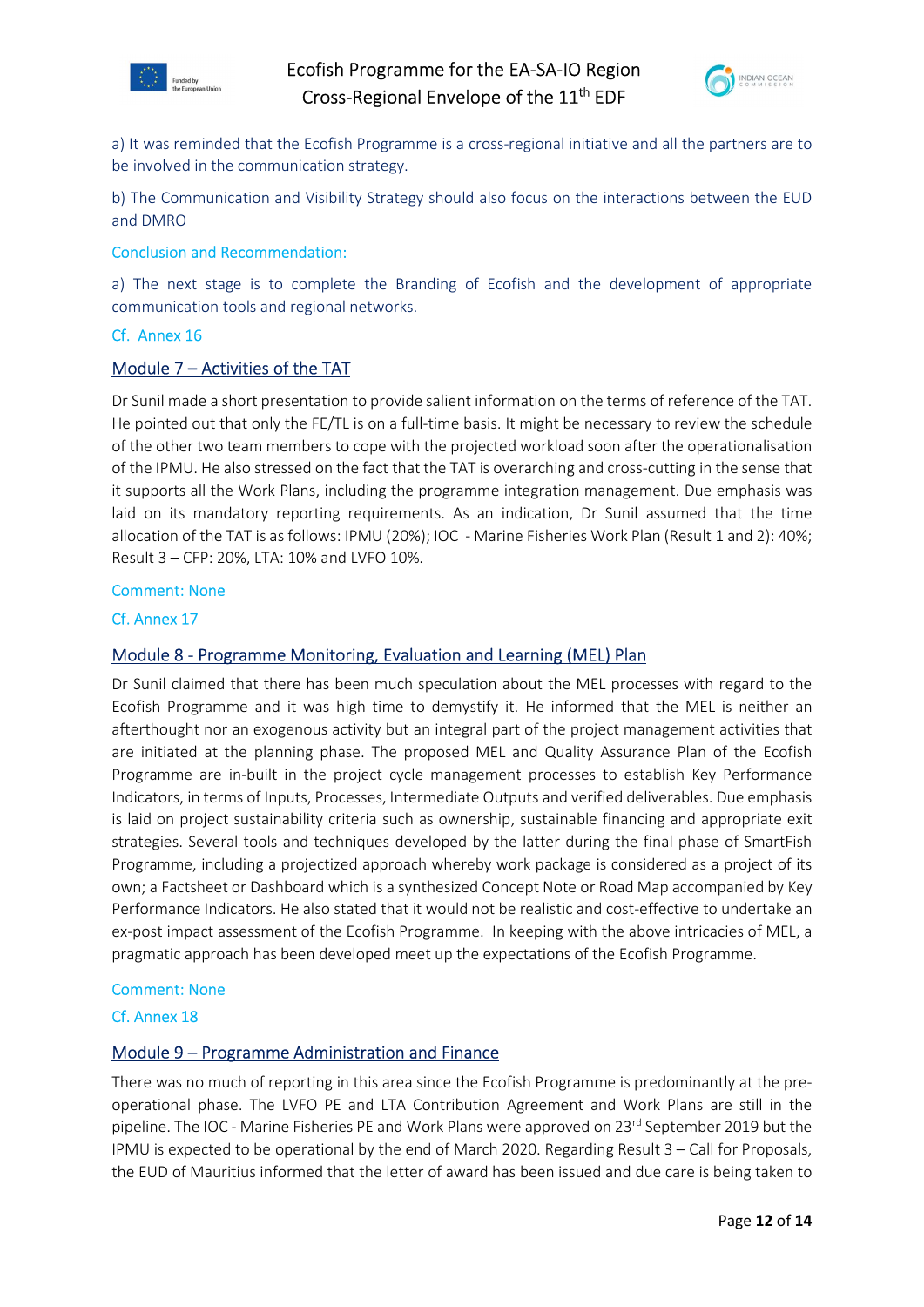



minimise the amount of unused fund on the component. It is expected that the awarded projects would touch the ground latest by June 2020.

Some extra-budgetary resources are anticipated from La Reunion/France, an IOC member to participate and contribute to the objectives of the Ecofish Programme. The latter would mobilise additional financial resources through European Union Regional Development Fund (EU-RDF) and Inter-Regional (INTER REG) Funds to support Regional Fisheries Surveillance Patrols in the SWIO industrial tuna fisheries (Result 2) and the Sustainable Modernisation of the small-scale tuna value chain in the region (Result 1). These budgets are managed directly by the stakeholders in La Reunion/France.

Comment: The Chairman has highlighted that during the next meeting, the projects have to present the engagements and the disbursements according to the annual plans. The TAT to prepare a template for the next meeting.

### Cf. Annex 19

### Module 10 – Policy Dialogues & Partner Interactions

The DMRO presented an update on the fisheries sector of their respective constituency, including the inherent prospects and challenges for sustainability and their short-term expectations from the Ecofish Programme. The narratives are captured in the following annexes.

### Cf. Annex 20 - EAC

Cf. Annex 21 - COMESA

Cf. Annex 22 - IGAD

### Cf. Annex 23 – SADC

The RFMO and RFB of the IOC - marine fisheries, IOTC and SWIOFC were also invited to brief the delegates on the health of the fish stocks and ecosystems as well as the challenges of sustainable management of industrial and small-scale fisheries in the region.

### Cf. Annex 24 - IOTC

### Cf. Annex 25 – SWIOFC

### Closing of the Meeting

Mr Raj Mohabeer thanked the EUD of Mauritius, the TAT and all the delegates for the fruitful deliberations during the meeting. He extended his gratitude to the host country and to AU-IBAR for its seamless collaboration in the organisation of the event.

The representative of SADC was nominated as the Chair for the next PSC meeting while the dates and venue of the event would be finalised at a later stage. Dr Motseki took pride in accepting the chairmanship while acknowledging the responsibilities that go along with it.

Ms Carla Osorio congratulated the members of the high table and the delegates for the excellent job done. She acknowledged that Ecofish has been a brainchild of the EUD of Mauritius that she has nurtured since 2017 and proud to see it flying its own wings now. Having completed four years as the Head of Cooperation at the EUD of Mauritius, she would be probably relocated to the HQ in Brussels.

Dr Mohamed Seisay expressed his content to the innovative inter-organisational friendship promoted by Ecofish. He apologized for walking in and out of the meeting because he was committed to another high-profile event that was running side-by-side. He looked forward to strengthening the collaboration